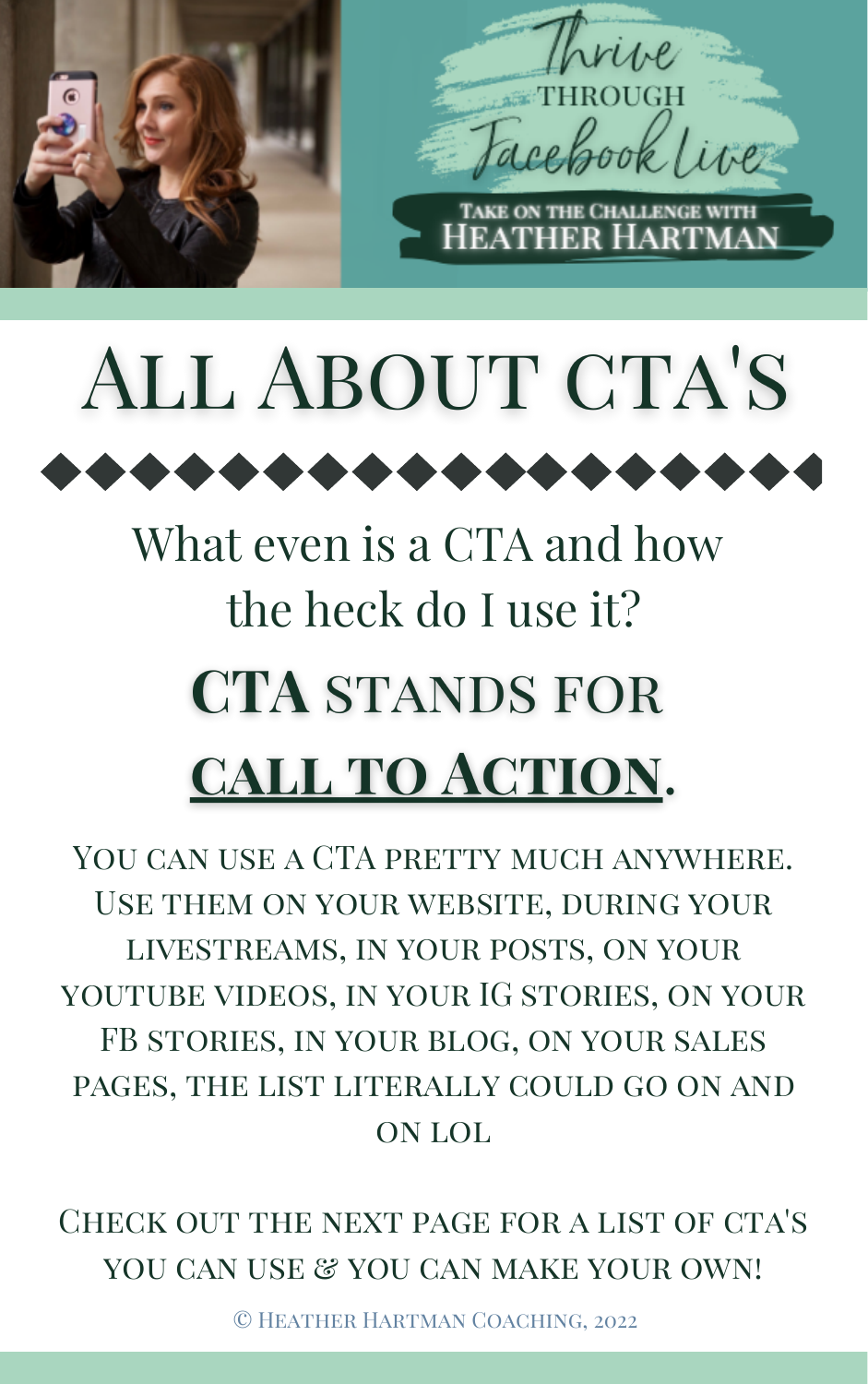#### **Here's a semi exhaustive list of different CTA's you could use:**

1. Join my free Facebook group! FOLLOW ME ON IG (PROVIDE HANDLE)! 3. Like my Biz page (provide handle)! 4. TAP THE "TURN ON" BUTTON SO YOU ALWAYS GET NOTIFICATIONS WHEN I'M LIVE! 5. Throw down a heart emoji below! 6. Give me some likes/hearts/reactions! 7. CHECK OUT MY NEWEST BLOG POST! 8. Check out my latest Live stream! 9. Send me a DM if you want more info! 10. VISIT ME AT MY WEBSITE! 11. SIGN UP FOR A FREE CONSULTATION! 12. Register for my NEW challenge!



## ALL ABOUT CTA'S  $\bullet\bullet\bullet\bullet\bullet\bullet\bullet\bullet\bullet\bullet$